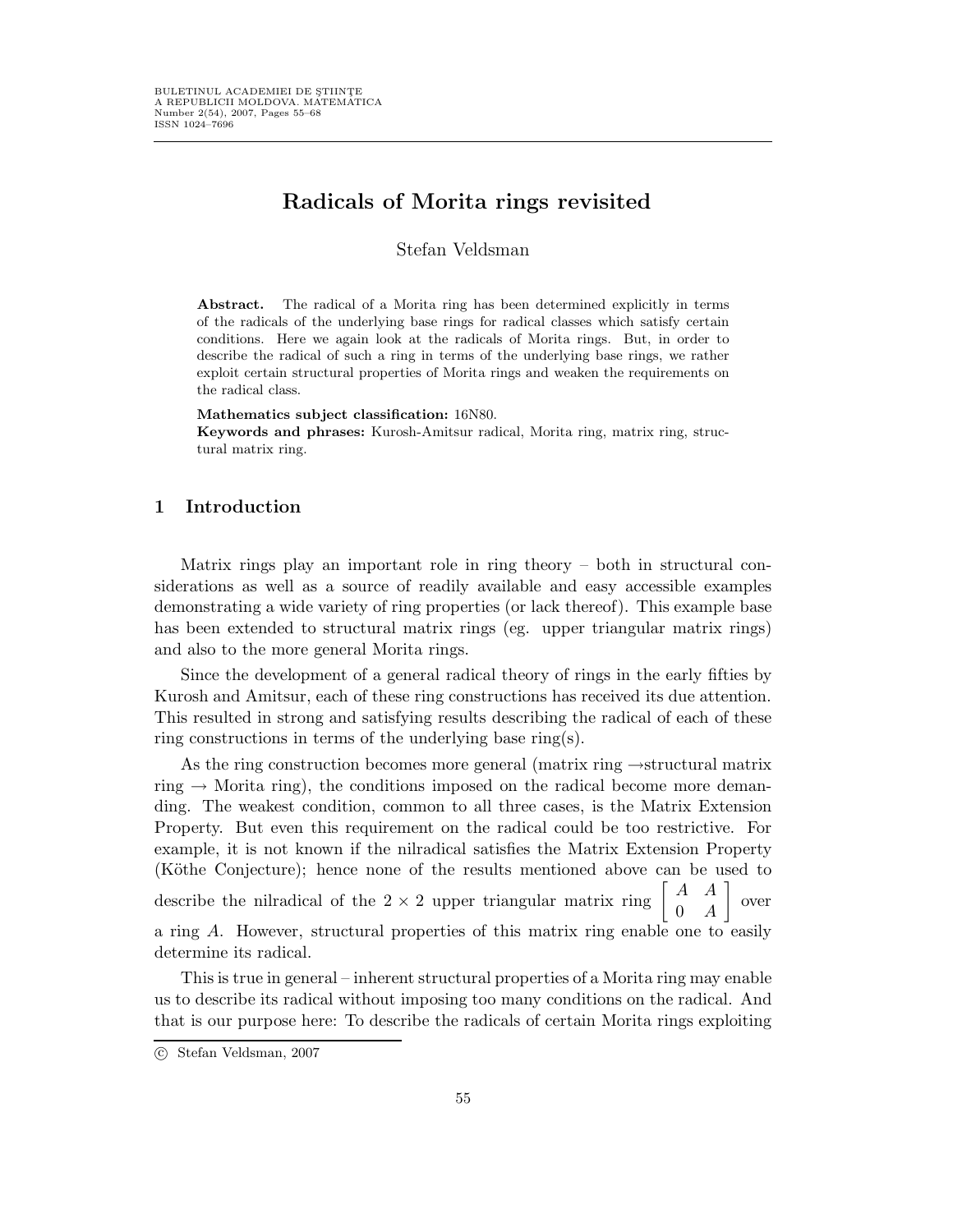#### 56 STEFAN VELDSMAN

inherent structral properties for fairly general radical classes. Typically this will be for Morita rings  $\begin{bmatrix} L & G \\ H & R \end{bmatrix}$  in which  $GH$  (or  $HG$ ) degenerates. Our starting point is always that the radicals of the underlying base rings  $L$  and  $R$  are known and we want to use this to describe the radical of  $\begin{bmatrix} L & G \\ H & R \end{bmatrix}$ . As is often the case, it will be necessary to distinguish between hypernilpotent radical classes and hypoidempotent radical classes.

### 2 Morita rings and their ideals

 $0 \quad A$ 

Ring will always mean associative ring, not necessarily commutative and not necessarily with an identity. For a ring  $A, A<sup>0</sup>$  will denote the ring with zero multiplication on  $A^+$ , the underlying group of the ring A. A Morita ring  $\begin{bmatrix} L & G \\ H & R \end{bmatrix}$  is a  $2 \times 2$  matrix ring given by

$$
\left[\begin{array}{cc} L & G \\ H & R \end{array}\right] = \left\{ \left[\begin{array}{cc} l & g \\ h & r \end{array}\right] \mid l \in L, g \in G, h \in H \text{ and } r \in R \right\}
$$

where L and R are rings, G is an  $L - R$ -bimodule, H is a  $R - L$ -bimodule and two products  $G \times H \to L$  and  $H \times G \to R$ , are given with all products associative and distributive over addition (from both sides) whenever defined. The operations on the Morita ring are the usual matrix addition and multiplication.

For a ring A and integer  $n \geq 1$ ,  $M_n(A)$  will denote the ring of all  $n \times n$  matrices over A and  $M_n(A, \rho)$  will denote the  $n \times n$  structural matrix ring over A determined by  $\rho$ . This means  $\rho$  is a transitive relation on the set  $I_n = \{1, 2, 3, ..., n\}$ and  $M_n(A, \rho) = \{ [a_{ij}] \in M_n(A) \mid a_{ij} \in A, a_{ij} = 0 \text{ for all } (i, j) \notin \rho \}.$  If  $\rho_s := \{(i, j) \in \rho \mid (j, i) \in \rho\}$  and  $\rho_a := \rho \backslash \rho_s$ , then  $M_n(A, \rho) = M_n(A, \rho_s) + M_n(A, \rho_a)$ .

Any matrix ring is a structural matrix ring and any structural matrix ring can be regarded as a Morita ring in many different ways. For example, if

$$
M_3(A,\rho) = \begin{bmatrix} A & A & A \\ 0 & A & A \\ 0 & 0 & A \end{bmatrix}, \text{ then } M_3(A,\rho) = \begin{bmatrix} L & G \\ H & R \end{bmatrix} = \begin{bmatrix} L' & G' \\ H' & R' \end{bmatrix} \text{ where}
$$
  
\n
$$
L = A, \qquad G = \begin{bmatrix} A & A \end{bmatrix}, \quad H = \begin{bmatrix} 0 \\ 0 \end{bmatrix}, \quad R = \begin{bmatrix} A & A \\ 0 & A \end{bmatrix} \text{ and}
$$
  
\n
$$
L' = \begin{bmatrix} A & A \\ 0 & A \end{bmatrix}, \quad G' = \begin{bmatrix} A \\ A \end{bmatrix}, \quad H' = \begin{bmatrix} 0 & 0 \end{bmatrix} \text{ and } R' = A.
$$

More information on structural matrix rings and Morita rings rings can be found in the references relating to their radicals given in Section 3.

A

As is usual in ring theory, for two subsets  $S$  and  $T$  of a ring  $A$ ,  $ST$  will denote all finite sums of products with factors from  $S$  and  $T$ , i.e.  $ST = \{$  $finite$  $\sum s_i t_i \mid s_i \in S,$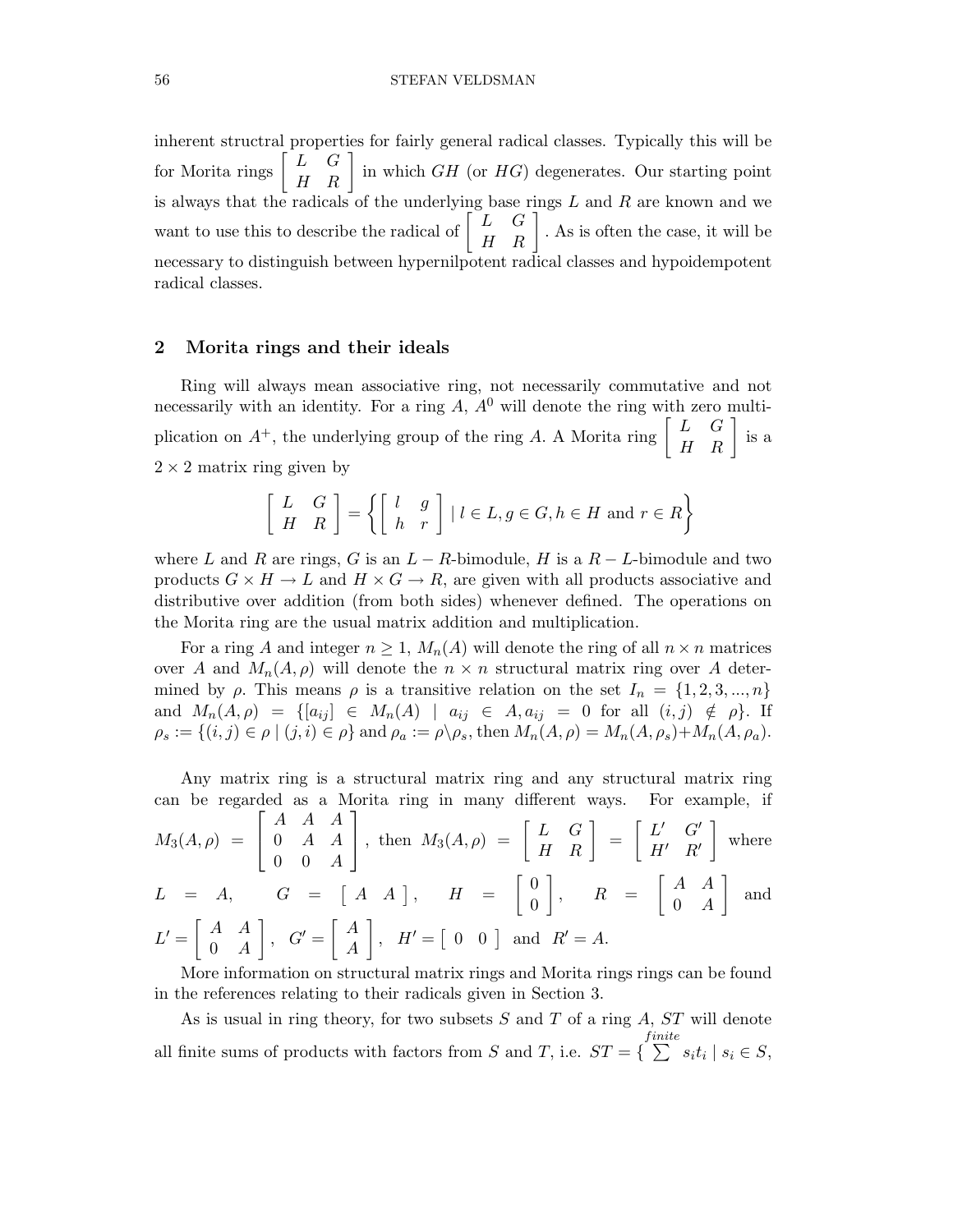$t_i \in T$ }. We will follow this convention also in relation to a Morita ring  $\begin{bmatrix} L & G \\ H & R \end{bmatrix}$ , for example  $G'H' = \{ \sum_{ }^{finite}$  $\sum_{i=1}^{m} g_i h_i \mid g_i \in G', h_i \in H'$  for subsets  $G' \subseteq G$  and  $H' \subseteq H$ . It can be verified that GH is an ideal of the ring L and HG is an ideal of the ring R. Note that if  $GH$  is a nilpotent ideal of  $L$ , then  $HG$  is a nilpotent ideal of R and conversely. To simplify terminology, an  $L - R$ -sub-bimodule of an  $L - R$ -bimodule will just be called an ideal and we will rely on the context within which it is used to clear any ambiguity. Ideals will be denoted by  $\triangleleft$ . For the Morita ring  $\begin{bmatrix} L & G \\ H & R \end{bmatrix}$ , let  $I \subseteq L, P \subseteq G, Q \subseteq H$  and  $J \subseteq R$ . Then  $\begin{bmatrix} I & P \\ Q & J \end{bmatrix} \triangleleft \begin{bmatrix} L & G \\ H & R \end{bmatrix}$  if and only if  $I \triangleleft L, P \triangleleft G, Q \triangleleft H$  and  $J \triangleleft R$  with  $GQ + PH \subseteq I, GJ + IG \subseteq P, HI + JH \subseteq Q$  and  $HP + QG \subseteq J$ . If  $\begin{bmatrix} I & P \\ Q & J \end{bmatrix} \triangleleft \begin{bmatrix} L & G \\ H & R \end{bmatrix}$ , then the quotient  $\begin{bmatrix} L & G \\ H & R \end{bmatrix} / \begin{bmatrix} I & P \\ Q & J \end{bmatrix}$  is isomorphic to  $\begin{bmatrix} L/I & G/P \\ H/Q & R/J \end{bmatrix}$  where all actions in the latter Morita ring are the canonical ones, eg.  $L/I \times G/P \to G/P$  is given by  $(l+L)(g+P) \mapsto lg+P$ . Two particular cases will be important for our considerations: If  $I \triangleleft L$  and  $J \triangleleft R$ , then  $\begin{bmatrix} I & G \\ H & J \end{bmatrix} \triangleleft \begin{bmatrix} L & G \\ H & R \end{bmatrix}$ if and only if  $GH \subseteq I$  and  $HG \subseteq J$ . In such a case,

$$
\left[\begin{array}{cc} L & G \\ H & R \end{array}\right] / \left[\begin{array}{cc} I & G \\ H & J \end{array}\right] \cong \left[\begin{array}{cc} L/I & 0 \\ 0 & R/J \end{array}\right] \cong L/I \oplus R/J.
$$

Secondly,

$$
\left[\begin{array}{cc} L & G \\ H & R \end{array}\right] / \left[\begin{array}{cc} GH & G \\ H & HG \end{array}\right] \cong L/GH \oplus R/HG.
$$

An ideal K of a Morita ring  $\begin{bmatrix} L & G \\ H & R \end{bmatrix}$  is called *homogeneous* if it is of the form  $K = \begin{bmatrix} I & P \\ Q & J \end{bmatrix}$  for I, P, Q and J as above. Not all ideals of a Morita ring need to be homogeneous (look, for example, at ideals in matrix rings). But there are instances when it will be the case. A Morita ring is called unital if both the rings L and R have an identity and all modules are unital. Then the Morita ring has an identity  $\begin{bmatrix} 1_L & 0 \\ 0 & 1 \end{bmatrix}$  $0 \t 1_R$  . As for matrix rings, all the ideals in a unital Morita ring are homogeneous.

Any Morita ring can be embedded as an ideal in a unital Morita ring. Indeed, let L' and R' be the canonical unital extensions (= Dorroh extension) of the rings L and R respectively. Then  $\begin{bmatrix} L' & G \\ H & D \end{bmatrix}$  $H \quad R'$  is a unital Morita ring (all actions are the canonical ones). For example,  $L' = (L, \mathbb{Z}) := \{(l, n) | l \in L, n \in \mathbb{Z}\}\$  with componentwise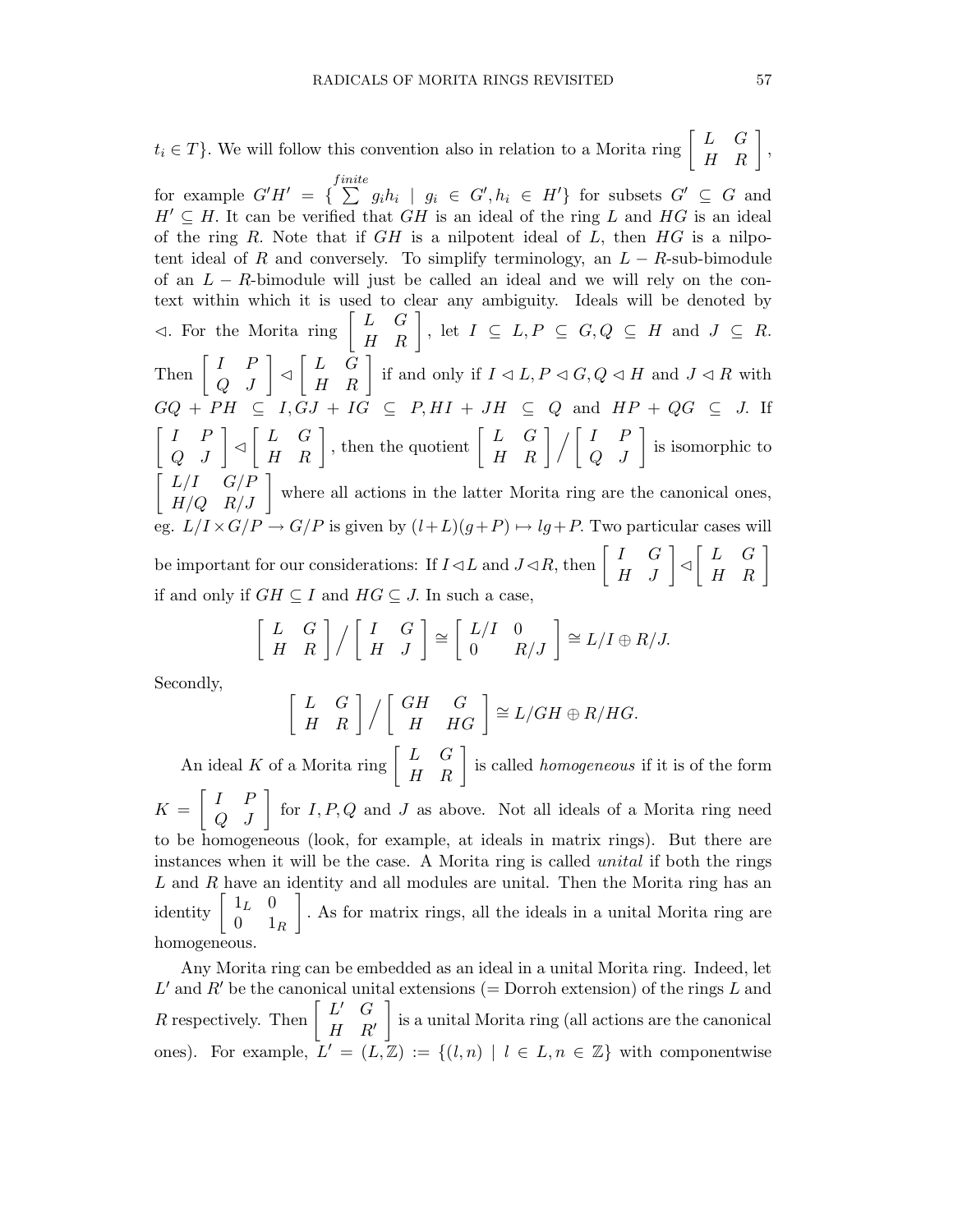addition and multiplication given by  $(a, n)(b, m) = (ab + nb + ma, nm)$ . Then  $L \cong$  $(L, 0) := \{(l, 0) \mid l \in L\} \triangleleft L'$  and  $L' \times G \rightarrow G$  is defined by  $(l, n)g := lg + ng$ . It can be verified that

$$
\left[\begin{array}{cc} L & G \\ H & R \end{array}\right] \lhd \left[\begin{array}{cc} L' & G \\ H & R' \end{array}\right] \text{ and } \left[\begin{array}{cc} L' & G \\ H & R' \end{array}\right] / \left[\begin{array}{cc} L & G \\ H & R \end{array}\right] \cong L'/L \oplus R'/R \cong \mathbb{Z} \oplus \mathbb{Z}.
$$

For a subset X of  $L, G, H$  or R and each of Y and W one of  $L, G, H$  or R, we define  $Y^{-1}X := \{w \in W \mid Yw \subseteq X\}$  whenever the product YW makes sense and is contained in X. Likewise for  $XY^{-1} := \{w \in W \mid wY \subseteq X\}$ . It can be shown that if X is an ideal, then so are both  $Y^{-1}X$  and  $XY^{-1}$ . For example, if I is an ideal of the ring L, then  $IH^{-1} := \{g \in G \mid gH \subseteq I\}$  is an ideal of G and  $G^{-1}I := \{h \in H \mid Gh \subseteq I\}$  is an ideal of H.

### 3 General radical theory

For completeness, we recall the most important radical theoretic definitions and results we will require. For a more comprehensive account of the radical theory of associative rings, Gardner and Wiegandt [2] can be consulted.

All radicals under discussion will be radical classes in the sense of Kurosh and Amitsur. This means a class of rings  $\alpha$  is a *radical class* if and only if it is homomorphically closed, for every ring A there is an ideal  $\alpha(A)$  of A, called the *radical* of A, such that  $\alpha(A) \in \alpha$  and if I is any ideal of A with  $I \in \alpha$ , then  $I \subseteq \alpha(A)$ and lastly,  $\alpha(\frac{A}{\sqrt{A}})$  $\frac{d^{(4)}}{\alpha(A)}$  = 0 for all rings A. We will not distinguish between a radical class  $\alpha$  and the mapping which assigns to each ring its radical  $\alpha(A)$ , i.e.  $\alpha = \{ \text{rings}$  $A \mid \alpha(A) = A$ . Any radical class  $\alpha$  is *closed under extensions*, i.e.  $I \lhd A$  with  $I \in \alpha$ and  $\frac{A}{I} \in \alpha$  implies  $A \in \alpha$ . All radical classes  $\alpha$  have the *ADS property*, namely for any  $\tilde{I} \triangleleft A$ , it is always the case that  $\alpha(I) \triangleleft A$ . Associated with any radical class  $\alpha$  is its semisimple class  $S\alpha$  defined by  $S\alpha := \{ \text{rings } A \mid \alpha(A) = 0 \}$ . Semisimple classes are always *hereditary* (i.e.  $I \triangleleft A \in S \alpha$  implies  $I \in S \alpha$ ) and also closed under extensions. A property we frequently use is the following: If  $\alpha$  is a radical class and  $I \lhd A$  with  $\frac{A}{I} \in S\alpha$ , then  $\alpha(A) \subseteq I$ .

A radical class  $\alpha$  is *hypernilpotent* if all nilpotent rings are radical, i.e.  $\alpha(A)$  = A for any nilpotent ring A. A hereditary hypernilpotent radical class is called a supernilpotent radical class. A radical  $\alpha$  is called hypoidempotent if all the nilpotent rings are semisimple, i.e.  $\alpha(A) = 0$  for any nilpotent ring A. Concerning the latter radical classes, our interest will really be with the hereditary hypoidempotent radical classes; these radical classes are called subidempotent radicals.

All the well-known radical classes fall into one of these groups, but there are radical classes which are neither of these two types. Amongst the supernilpotent radical classes one will find the Brown-McCoy radical class, the Jacobson radical class, the nil radical class, the Levitzki radical class (= locally nilpotent radical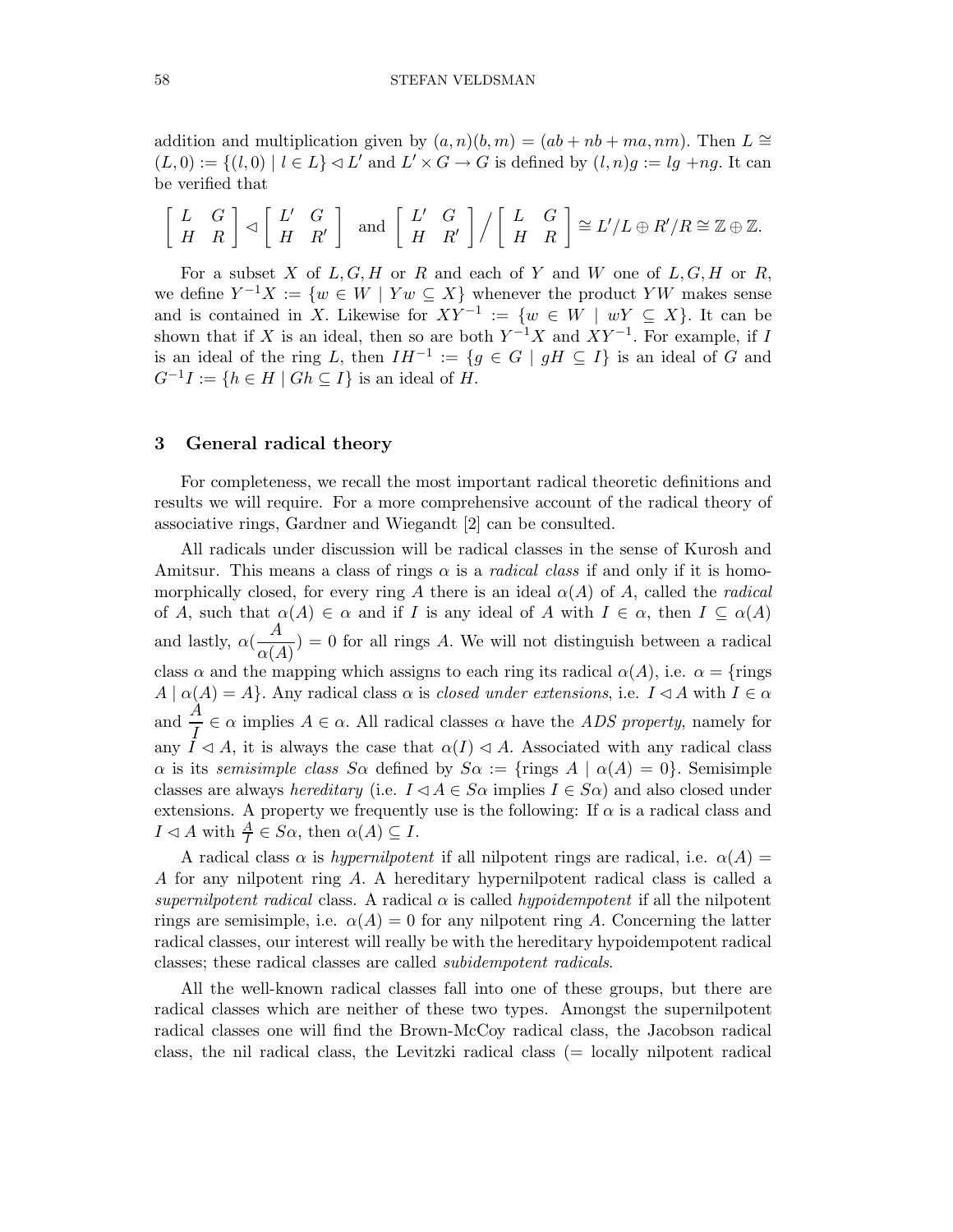class), the prime radical class, the strongly prime radical class, the completely prime radical class, etc. The class of von Neumann regular rings is a subidempotent radical class, as is the class of f-regular rings  $(=$  Blair radical class). The class of all idempotent rings and the class of all λ−regular rings are examples of non-hereditary hypoidempotent radicals.

A radical class  $\alpha$  is called an  $N - radical$  if it is hypernilpotent, left hereditary (I a left ideal of  $A \in \alpha$  implies  $I \in \alpha$ ) and left strong (I a left ideal of A with  $I \in \alpha$ implies  $I \subseteq \alpha(A)$ ).

A radical  $\alpha$  has the *Matrix Extension Property* if it satisfies:  $A \in \alpha$  if and only if  $M_n(A) \in \alpha$  for all  $n \geq 1$ . If  $\alpha$  is a radical with this propoerty, then  $\alpha(M_n(A)) = M_n(\alpha(A))$  for all rings A and  $n \geq 1$  (Amitsur [1], Snider [7], Propes [4]). For the radical theory of structural matrix rings, see van Wyk [8], Sands [6] and Veldsman [9]. But we recall: For a radical  $\alpha$ , the class  $\alpha^+ := \{A \mid A^0 \in \alpha\}$ is a radical class. In fact,  $\alpha^+$  is an A-radical (cf. Gardner and Wiegandt [2]) and  $\alpha^{+}(A) = \alpha(A)$  for all nilpotent rings A. Sands [6] has shown that if  $\alpha$  is a radical with the Matrix Extension Property and with  $\alpha \subseteq \alpha^+$ , then  $\alpha(M_n(A,\rho)) =$  $M_n(\alpha(A), \rho_s) + M_n(\alpha^+(A), \rho_a)$ . In particular, if  $\alpha$  is hypernilpotent with the Matrix Extension Property, then  $\alpha(M_n(A, \rho)) = M_n(\alpha(A), \rho_s) + M_n(A, \rho_a)$ .

The radicals of Morita rings for N-radicals and the more general normal radicals have been determined by Sands [5] and Jaegermann [3]. From the latter we know that  $\alpha \left( \begin{bmatrix} L & G \\ H & R \end{bmatrix} \right)$  is a homogenous ideal of  $\begin{bmatrix} L & G \\ H & R \end{bmatrix}$  for any radical  $\alpha$ . In the sequel, we will denote  $\alpha\left(\begin{bmatrix} L & G \\ H & R \end{bmatrix}\right)$  by  $\alpha\left(\begin{bmatrix} L & G \\ H & R \end{bmatrix}\right) = \begin{bmatrix} L_{\alpha} & G_{\alpha} \\ H_{\alpha} & R_{\alpha} \end{bmatrix}$  $H_{\alpha}$   $R_{\alpha}$  $\big]$ . This means  $L_{\alpha}$ ,  $G_{\alpha}$ ,  $H_{\alpha}$  and  $R_{\alpha}$  are ideals of  $L, G, H$  and R respectively with

$$
LL_{\alpha} + GH_{\alpha} \subseteq L_{\alpha}, \quad L_{\alpha}L + G_{\alpha}H \subseteq L_{\alpha},
$$
  

$$
LG_{\alpha} + GR_{\alpha} \subseteq G_{\alpha}, \quad L_{\alpha}G + G_{\alpha}R \subseteq G_{\alpha},
$$
  

$$
HL_{\alpha} + RH_{\alpha} \subseteq H_{\alpha}, \quad H_{\alpha}L + R_{\alpha}H \subseteq H_{\alpha},
$$
  

$$
HG_{\alpha} + RR_{\alpha} \subseteq R_{\alpha}, \quad H_{\alpha}G + R_{\alpha}R \subseteq R_{\alpha}.
$$

From this it can be shown that

$$
GR_{\alpha}H \subseteq L_{\alpha} \text{ and } HL_{\alpha}G \subseteq R_{\alpha},
$$
  

$$
G_{\alpha} \subseteq L_{\alpha}H^{-1} \cap H^{-1}R_{\alpha}, \quad H_{\alpha} \subseteq R_{\alpha}G^{-1} \cap G^{-1}L_{\alpha} \text{ and}
$$
  

$$
L_{\alpha}/G_{\alpha}H_{\alpha} \in \alpha, \text{ and } R_{\alpha}/H_{\alpha}G_{\alpha} \in \alpha.
$$

**Proposition 1.** Let  $\alpha$  be a radical class. Let  $\begin{bmatrix} L & G \\ H & R \end{bmatrix}$  be a Morita ring with  $GH \subseteq \alpha(L)$  and  $HG \subseteq \alpha(R)$ . Then

$$
\left[\begin{array}{cc} \alpha(L) & G \\ H & \alpha(R) \end{array}\right] \triangleleft \left[\begin{array}{cc} L & G \\ H & R \end{array}\right] \quad \text{and} \quad \alpha\left(\left[\begin{array}{cc} L & G \\ H & R \end{array}\right]\right) \subseteq \left[\begin{array}{cc} \alpha(L) & G \\ H & \alpha(R) \end{array}\right].
$$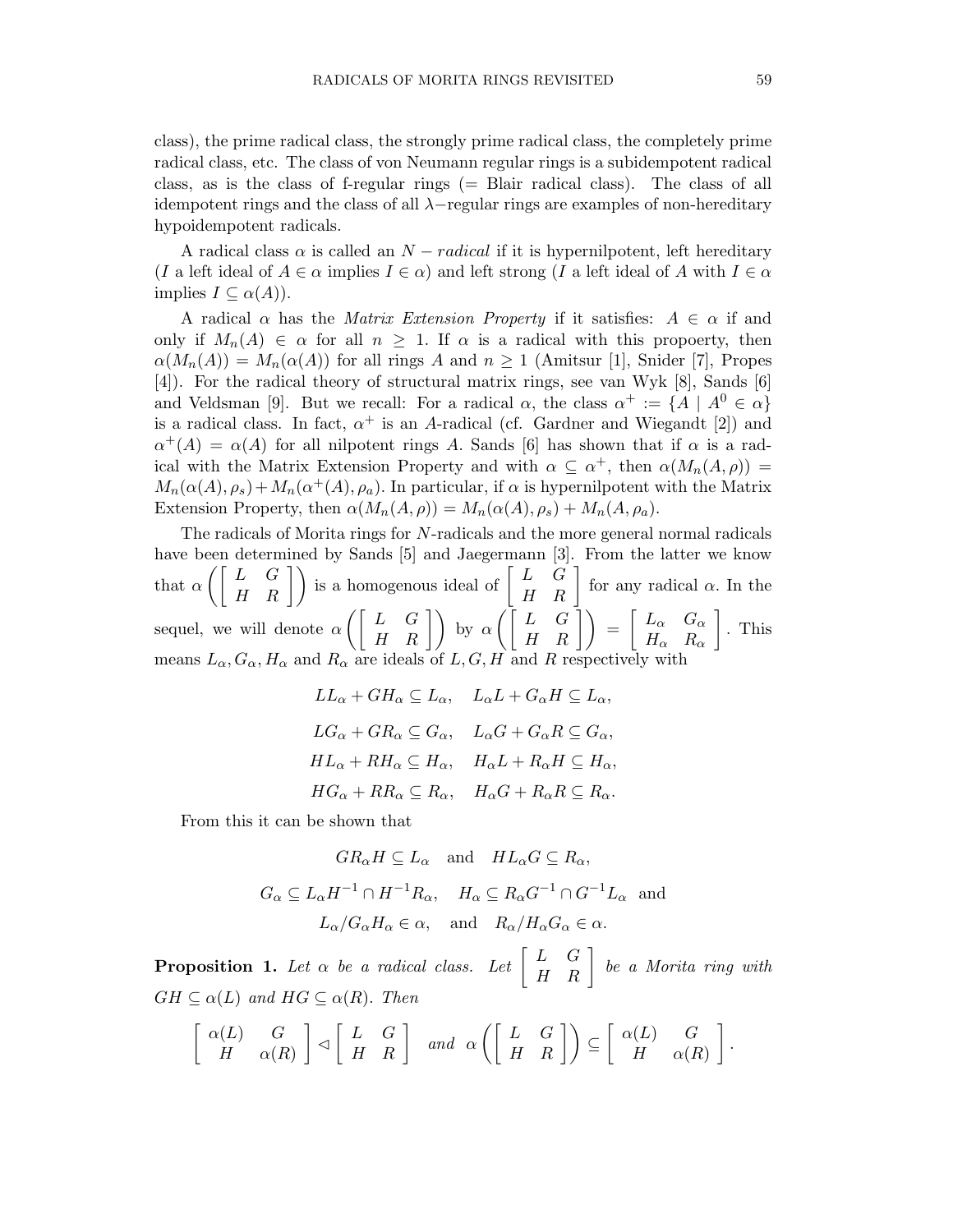$$
If \begin{bmatrix} GH & G \\ H & HG \end{bmatrix} \in \alpha, then \alpha \left( \begin{bmatrix} L & G \\ H & R \end{bmatrix} \right) = \begin{bmatrix} \alpha(L) & G \\ H & \alpha(R) \end{bmatrix}.
$$
  
Conversely, let  $\begin{bmatrix} L & G \\ H & R \end{bmatrix}$  be a Morita ring with  

$$
\alpha \left( \begin{bmatrix} L & G \\ H & R \end{bmatrix} \right) = \begin{bmatrix} \alpha(L) & G \\ H & \alpha(R) \end{bmatrix}.
$$

Then  $GH \subseteq \alpha(L)$ ,  $HG \subseteq \alpha(R)$  and if  $\alpha$  is hereditary, then  $\begin{bmatrix} GH & G \\ H & HG \end{bmatrix} \in \alpha$ . **Proof.** Since  $GH \subseteq \alpha(L)$  and  $HG \subseteq \alpha(R)$ ,  $\begin{bmatrix} \alpha(L) & G \\ H & \alpha(L) \end{bmatrix}$  $H \alpha(R)$  $\Bigg] \triangleleft \Big[ \begin{array}{cc} L & G \\ H & R \end{array} \Bigg]$  $\quad \text{ and } \left[ \begin{array}{cc} L & G \ H & R \end{array} \right] / \left[ \begin{array}{cc} \alpha(L) & G \ H & \alpha(H) \end{array} \right]$  $H \alpha(R)$  $\Big] \cong L/\alpha(L) \oplus R/\alpha(R) \in S\alpha$ . Hence  $\alpha\left(\left[\begin{array}{cc} L & G\ H & R \end{array}\right]\right)\subseteq \left[\begin{array}{cc} \alpha(L) & G\ H & \alpha(R) \end{array}\right]$  $H \alpha(R)$ .

 $\text{Suppose } \left[ \begin{array}{cc} GH & G \ H & HG \end{array} \right] \in \alpha. \quad \text{From } \left[ \begin{array}{cc} \alpha(L) & G \ H & \alpha(H) \end{array} \right]$  $H \alpha(R)$  $\bigg|\bigg/\bigg[\begin{array}{cc} GH & G\ H & HG\end{array}\bigg]\;\cong\;$  $\alpha(L)/GH \oplus \alpha(R)/HG \in \alpha$  and the fact that radical classes are closed under extensions, we get  $\begin{bmatrix} \alpha(L) & G \\ H & G \end{bmatrix}$  $H \alpha(R)$  $\begin{bmatrix} \epsilon & \alpha \\ \alpha & \alpha \end{bmatrix}$  and  $\begin{bmatrix} \alpha(L) & G \\ H & \alpha(L) \end{bmatrix}$  $H \alpha(R)$  $\Bigg] \subseteq \alpha \left( \left[ \begin{array}{cc} L & G \\ H & R \end{array} \right] \right)$ and hence  $\alpha \left( \left[ \begin{array}{cc} L & G \\ H & R \end{array} \right] \right) = \left[ \begin{array}{cc} \alpha(L) & G \\ H & \alpha(R) \end{array} \right]$  $H \alpha(R)$  . Conversely,  $\begin{bmatrix} \alpha(L) & G \\ H & G \end{bmatrix}$  $H \alpha(R)$  $\begin{bmatrix} \begin{bmatrix} L & G \ H & R \end{bmatrix} \end{bmatrix} \triangleleft \left( \begin{bmatrix} L & G \ H & R \end{bmatrix} \right) \end{bmatrix}$  implies  $GH \subseteq \alpha(L)$  and  $HG \subseteq \alpha(R)$ . Then  $\begin{bmatrix} GH & G \ H & HG \end{bmatrix} \subseteq \begin{bmatrix} \alpha(L) & G \ H & \alpha(H) \end{bmatrix}$  $H \alpha(R)$  $\Big] =$  $\alpha\left(\begin{bmatrix} L & G \\ H & R \end{bmatrix}\right) \in \alpha$  and if  $\alpha$  is hereditary, then  $\begin{bmatrix} GH & G \\ H & HG \end{bmatrix} \in \alpha$ .

### 4 Hypernilpotent radicals

We start with the main result of this section for hypernilpotent radicals:

**Proposition 2.** Let  $\alpha$  be a radical class. Then the following are equivalent:

(a)  $\alpha$  is a hypernilpotent radical class.

(b) For all Morita rings 
$$
\begin{bmatrix} L & G \\ H & R \end{bmatrix}
$$
 with GH a nilpotent ideal of L,  
 $\alpha \left( \begin{bmatrix} L & G \\ H & R \end{bmatrix} \right) = \begin{bmatrix} \alpha(L) & G \\ H & \alpha(R) \end{bmatrix}$ .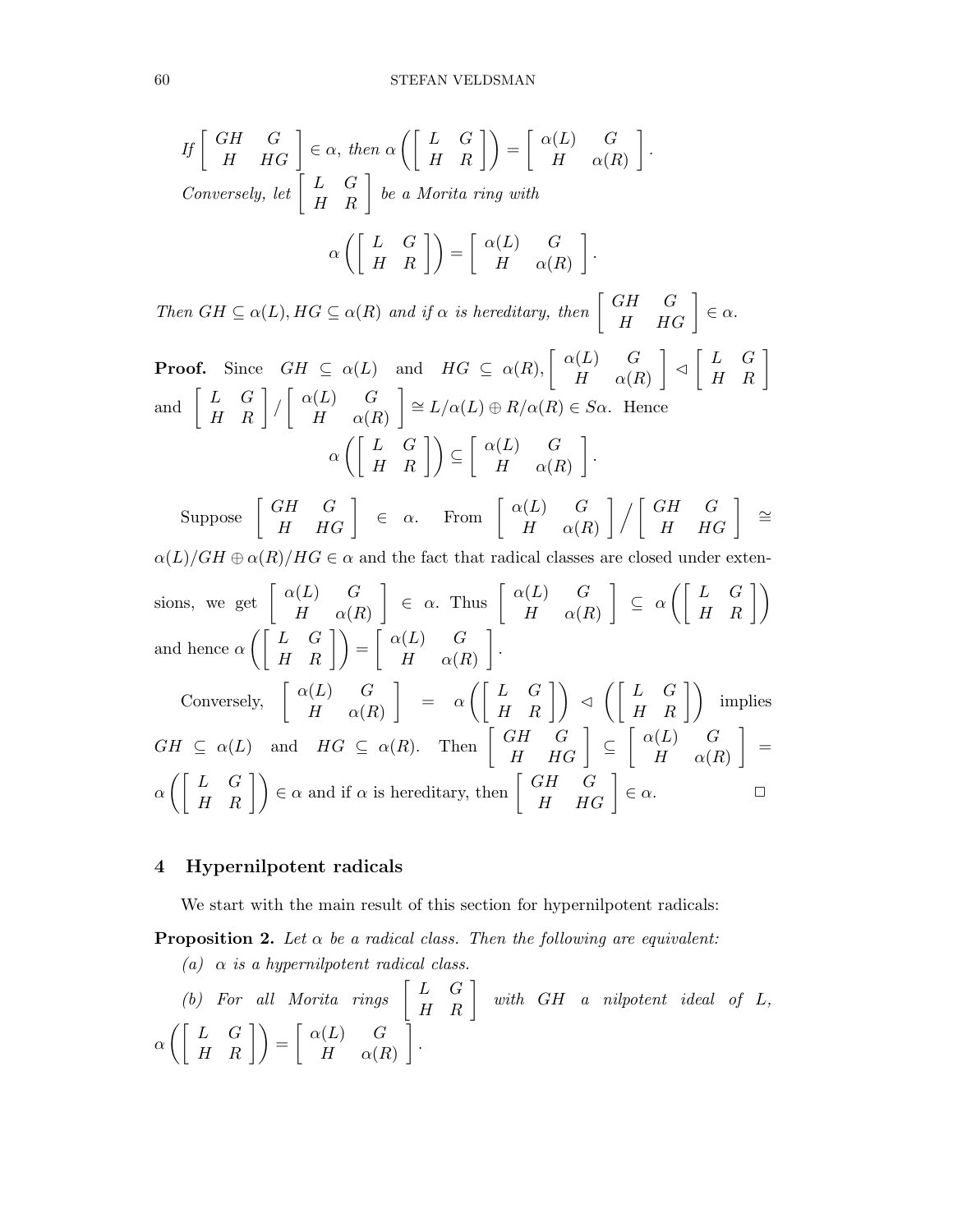(c) For all Morita rings 
$$
\begin{bmatrix} L & G \\ H & R \end{bmatrix}
$$
 with HG a nilpotent ideal of R,  
 $\alpha \left( \begin{bmatrix} L & G \\ H & R \end{bmatrix} \right) = \begin{bmatrix} \alpha(L) & G \\ H & \alpha(R) \end{bmatrix}$ .

**Proof.** (a)  $\Rightarrow$  (b). Let  $\alpha$  be a hypernilpotent radical class and let  $\begin{bmatrix} L & G \\ H & R \end{bmatrix}$ be a Morita ring with  $GH$  a nilpotent ideal of  $L$ . Then also  $HG$  is a nilpotent ideal of R and thus  $GH \subseteq \alpha(L)$  and  $HG \subseteq \alpha(R)$ . For any  $n \geq 1$ , it can be shown that  $\begin{bmatrix} GH & G \\ H & HG \end{bmatrix}^{2n} \subseteq \begin{bmatrix} (GH)^n & (GH)^n G \\ H(GH)^n & (HG)^n \end{bmatrix}$  $H(GH)^n$   $(HG)^n$ . This means, if  $(GH)^k = 0$ , then  $(HG)^{k+1} = 0$  and  $\begin{bmatrix} GH & G \\ H & HG \end{bmatrix}^{2(k+1)} = 0$ . Hence  $\begin{bmatrix} GH & G \\ H & HG \end{bmatrix} \in \alpha$  and by Proposition 1 we get  $\alpha \left( \left[ \begin{array}{cc} L & G \\ H & R \end{array} \right] \right) = \left[ \begin{array}{cc} \alpha(L) & G \\ H & \alpha(R) \end{array} \right]$  $H \alpha(R)$ .

(b)  $\Rightarrow$  (a). Let A be a ring with  $A^2 = 0$ . Then  $\begin{bmatrix} L & G \\ H & R \end{bmatrix} = \begin{bmatrix} 0 & A \\ 0 & 0 \end{bmatrix}$  is a Morita ring with  $GH = 0$ . By (b) we have  $A \cong \begin{bmatrix} 0 & A \\ 0 & 0 \end{bmatrix} = \alpha \begin{pmatrix} 0 & A \\ 0 & 0 \end{pmatrix} \in \alpha$ .  $\Box$ 

**Corollary 1.** Let  $\alpha$  be a hypernilpotent radical class and let  $\begin{bmatrix} L & G \\ H & R \end{bmatrix}$  be a Morita ring with GH nilpotent. Then:

(a)  $\begin{bmatrix} L & G \\ H & R \end{bmatrix} \in \alpha$  if and only if L and R are in  $\alpha$ , (b)  $\begin{bmatrix} L & G \\ H & R \end{bmatrix} \in S\alpha$  if and only if L and R are in S $\alpha$  and  $G = H = 0$ .

It can easily be verified that any one of the conditions mentioned in the corollary below implies that HG is nilpotent; hence the stated result will follow.

**Corollary 2.** Let  $\alpha$  be a hypernilpotent radical class and let  $\begin{bmatrix} L & G \\ H & R \end{bmatrix}$  be a Morita ring such that any one of the following conditions hold: For some  $n \geq 1$ ,  $L^nG = 0$ or  $GR^n = 0$  or  $R^n H = 0$  or  $HL^n = 0$ . Then  $\alpha \left( \begin{bmatrix} L & G \\ H & R \end{bmatrix} \right) = \begin{bmatrix} \alpha(L) & G \\ H & \alpha(H) \end{bmatrix}$  $H \alpha(R)$ .

The next result describes the necessary interaction between the four components of the hypernilpotent radical of a Morita ring. We will also see that if one component is known, others may be determined from it. For example, if  $L_{\alpha}$  is known, then so are  $G_{\alpha}$  and  $H_{\alpha}$ .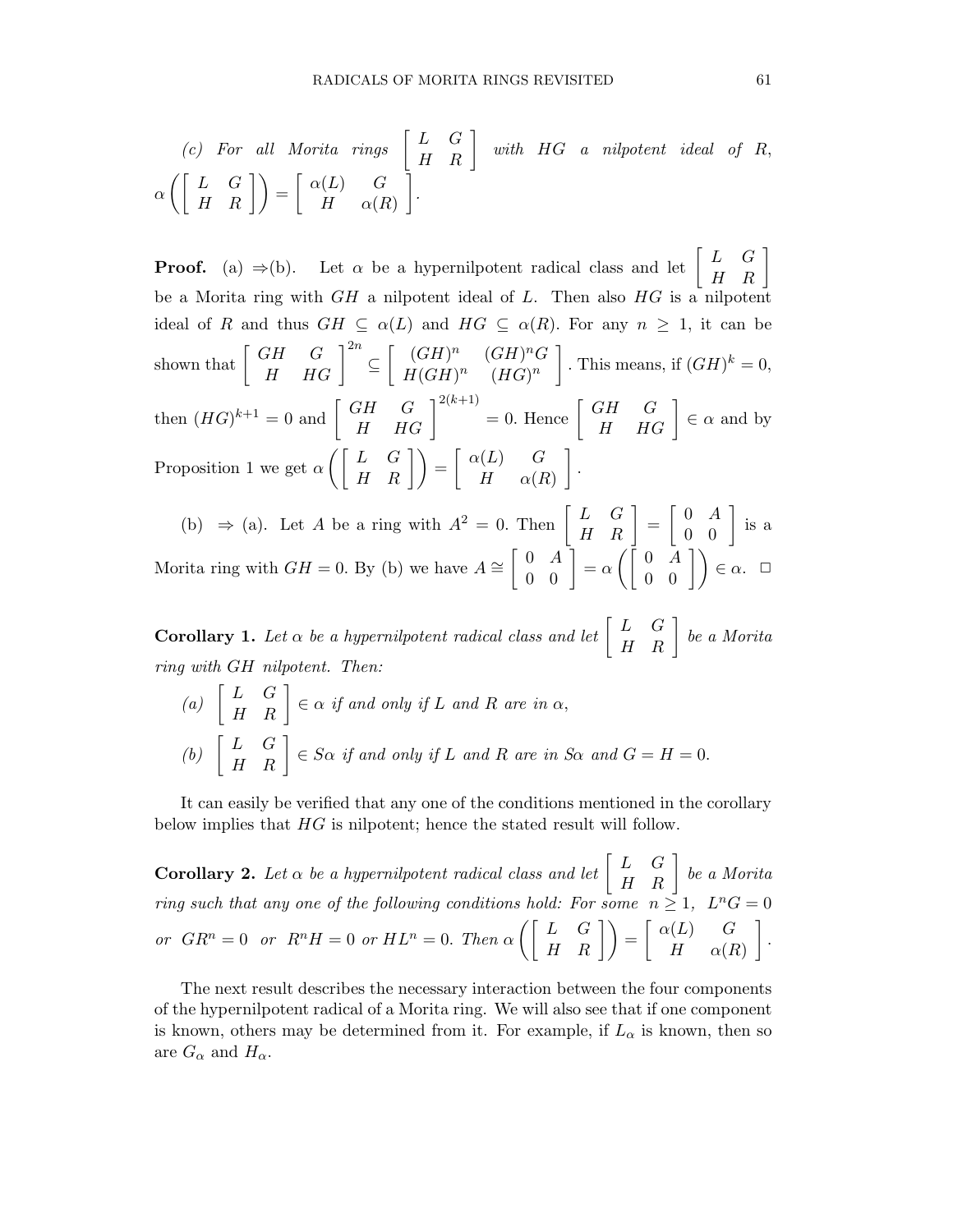**Proposition 3.** Let  $\alpha$  be a hypernilpotent radical class and let

$$
\alpha \left( \left[ \begin{array}{cc} L & G \\ H & R \end{array} \right] \right) = \left[ \begin{array}{cc} L_{\alpha} & G_{\alpha} \\ H_{\alpha} & R_{\alpha} \end{array} \right].
$$

Then:

- (a)  $L_{\alpha}$  and  $R_{\alpha}$  are semiprime ideals of L and R respectively,
- (b)  $GR_{\alpha}H \subseteq L_{\alpha}$  and  $HL_{\alpha}G \subseteq R_{\alpha}$ ,
- (c)  $G_{\alpha} = L_{\alpha}H^{-1} = H^{-1}R_{\alpha}$  and  $H_{\alpha} = R_{\alpha}G^{-1} = G^{-1}L_{\alpha}$ ,
- (d)  $L_{\alpha}L^{-1}=L_{\alpha}=L^{-1}L_{\alpha}$  and  $R_{\alpha}R^{-1}=R_{\alpha}=R^{-1}R_{\alpha}$ ,
- (e) if  $HG = R$ , then  $R_{\alpha} = \{r \in R \mid GrH \subseteq L_{\alpha}\}\$  and if  $GH = L$ , then  $L_{\alpha} = \{l \in R \mid H l G \subseteq R_{\alpha}\}.$

**Proof.** Since  $\alpha$  is a hypernilpotent radical,

$$
\alpha \left( \left[ \begin{array}{cc} L & G \\ H & R \end{array} \right] \right) = \left[ \begin{array}{cc} L_{\alpha} & G_{\alpha} \\ H_{\alpha} & R_{\alpha} \end{array} \right]
$$

is a semiprime ideal of  $\begin{bmatrix} L & G \\ H & R \end{bmatrix}$ . Let  $x \in L$  with  $xLx \subseteq L_{\alpha}$ . Then

$$
\left[\begin{array}{cc} x & 0 \\ 0 & 0 \end{array}\right] \left[\begin{array}{cc} L & G \\ H & R \end{array}\right] \left[\begin{array}{cc} x & 0 \\ 0 & 0 \end{array}\right] \subseteq \left[\begin{array}{cc} L_{\alpha} & G_{\alpha} \\ H_{\alpha} & R_{\alpha} \end{array}\right]
$$

and thus

$$
\left[\begin{array}{cc} x & 0 \\ 0 & 0 \end{array}\right] \in \left[\begin{array}{cc} L_{\alpha} & G_{\alpha} \\ H_{\alpha} & R_{\alpha} \end{array}\right].
$$

Hence  $x \in L_{\alpha}$ . Likewise  $R_{\alpha}$  is a semiprime ideal. From Section 3 we know  $GR_{\alpha}H \subseteq L_{\alpha}$ ,  $HL_{\alpha}G \subseteq R_{\alpha}$ ,  $G_{\alpha} \subseteq L_{\alpha}H^{-1} \cap H^{-1}R_{\alpha}$  and  $H_{\alpha} \subseteq = R_{\alpha}G^{-1} \cap$  $G^{-1}L_{\alpha}$ . We show  $G_{\alpha} = L_{\alpha}H^{-1}$ , the other equalities can be verified similarly. Let  $x \in L_{\alpha} H^{-1}$ . Then  $xH \subseteq L_{\alpha}$  and so  $xHx \subseteq L_{\alpha} x \subseteq L_{\alpha} G \subseteq$ . Thus

$$
\left[\begin{array}{cc} 0 & x \\ 0 & 0 \end{array}\right] \left[\begin{array}{cc} L & G \\ H & R \end{array}\right] \left[\begin{array}{cc} 0 & x \\ 0 & 0 \end{array}\right] \subseteq \left[\begin{array}{cc} L_{\alpha} & G_{\alpha} \\ H_{\alpha} & R_{\alpha} \end{array}\right]
$$

and so

$$
\begin{bmatrix} 0 & x \\ 0 & 0 \end{bmatrix} \in \begin{bmatrix} L_{\alpha} & G_{\alpha} \\ H_{\alpha} & R_{\alpha} \end{bmatrix}, \text{ i.e. } x \in G_{\alpha}.
$$

Lastly we verify the second statement of (d): Suppose  $GH = L$ . From Section 3 we know  $L_{\alpha} \subseteq \{l \in L \mid H \mid G \subseteq R_{\alpha}\}$ . Let  $T := \{l \in L \mid H \mid G \subseteq R_{\alpha}\}$ . Then  $T \lhd L$  and  $T^3 \subseteq LTL = GHTGH \subseteq GR_\alpha H \subseteq L_\alpha$ . Since  $L_\alpha$  is a semiprime ideal of L, we have  $T \subseteq L_{\alpha}$ . Hence  $L_{\alpha} = \{l \in L \mid H l G \subseteq R_{\alpha}\}.$ 

It is known that  $H^{-1}\alpha(R)$  is an  $L - R$ -ideal of G. This means

$$
L(H^{-1}\alpha(R)) \subseteq H^{-1}\alpha(R)
$$
 and  $(H^{-1}\alpha(R))R \subseteq H^{-1}\alpha(R)$ .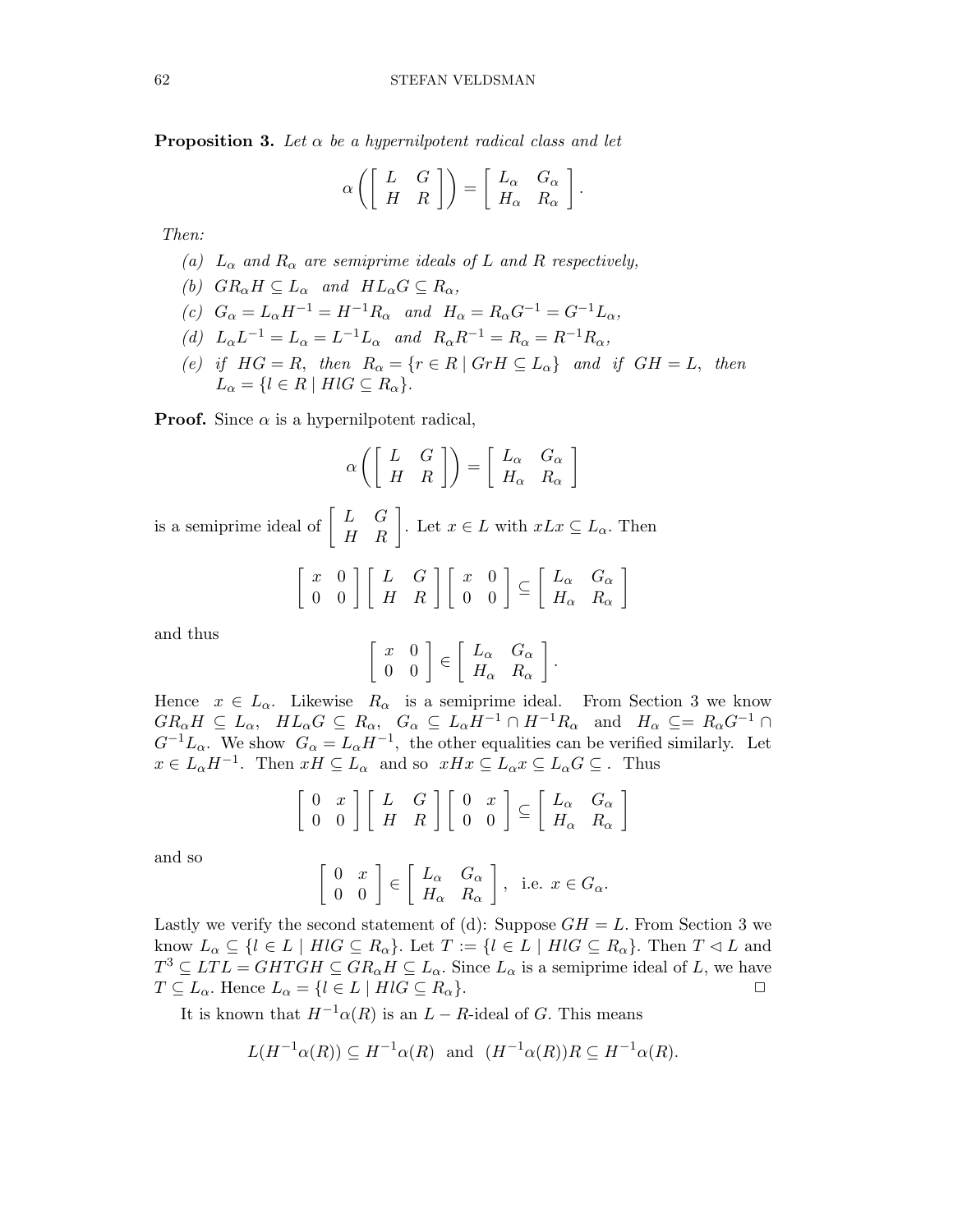Of course,  $H(H^{-1}\alpha(R)) \subseteq \alpha(R)$  and the only remaining product  $(H^{-1}\alpha(R))H$ still has to be described. Similar considerations hold for  $\alpha(R)G^{-1}$ ,  $\alpha(L)H^{-1}$  and  $G^{-1}\alpha(L)$ . When  $\alpha$  is hypernilpotent, then  $H^{-1}R_{\alpha} = L_{\alpha}H^{-1}$ , so one would expect  $(H^{-1}\alpha(R))H \subseteq \alpha(L)$ . This, and more, is contained in:

**Proposition 4.** Let  $\alpha$  be a hypernilpotent radical class and let  $\begin{bmatrix} L & G \\ H & R \end{bmatrix}$  be a Morita ring.

- (a) The following five conditions are equivalent:
	- (1)  $G\alpha(R)H \subseteq \alpha(L)$ ,
	- (2)  $(H^{-1}\alpha(R))H \subseteq \alpha(L),$
	- (3)  $H^{-1}\alpha(R) \subseteq \alpha(L)H^{-1}$ ,
	- (4)  $G(\alpha(R)G^{-1}) \subseteq \alpha(L)$ ,
	- (5)  $\alpha(R)G^{-1} \subset G^{-1}\alpha(L);$
- (b) The following five conditions are equivalent:
	- (1)  $H\alpha(L)G \subseteq \alpha(R)$ ,
	- (2)  $H(\alpha(L)H^{-1}) \subseteq \alpha(R)$ ,
	- (3)  $\alpha(L)H^{-1} \subset H^{-1}\alpha(R)$ ,
	- (4)  $(G^{-1}\alpha(L))G \subseteq \alpha(R)$ ,
	- (5)  $G^{-1}\alpha(L) \subseteq \alpha(R)G^{-1}$ .

**Proof.** We only verify (a); the equivalences in (b) can be shown likewise.

 $(1) \Rightarrow (2)$ . Suppose  $G\alpha(R)H \subseteq \alpha(L)$ . Let  $g \in H^{-1}\alpha(R)$ . Then  $Hg \subseteq \alpha(R)$ . For any  $x \in L$  and  $h \in H$ ,  $(gh)x(gh) \in GHLgH \subseteq GHgH \subseteq G\alpha(R)H \subseteq \alpha(L)$ . Since  $\alpha(L)$  is a semiprime ideal of L, we get  $gH \subseteq \alpha(L)$ . Hence  $(H^{-1}\alpha(R))H \subseteq \alpha(L)$ .

 $(2) \Rightarrow (3)$  is straightforward, as is  $(4) \Rightarrow (5) \Rightarrow (1)$ .

 $(3) \Rightarrow (4)$ . Suppose  $H^{-1}\alpha(R)H^{-1}$ . Let  $h \in \alpha(R)G^{-1}$ . Then  $hG \subseteq \alpha(R)$  and so  $HGR \subseteq R\alpha(R) \subseteq \alpha(R)$ . Hence  $GhGH \subseteq$ . Thus, for every  $g \in G$  and  $x \in L$ ,  $(gh)x(gh) \in GhGH \subseteq \alpha(L)$ . Since  $\alpha(L)$  is a semiprime ideal, we get  $Gh \subseteq \alpha(L)$  as required. ✷

Corollary 3. Let  $\alpha$  be a hypernilpotent radical class. Then

$$
\left[\begin{array}{cc} \alpha(L) & H^{-1}\alpha(R)\\ G^{-1}\alpha(L) & \alpha(R) \end{array}\right] = \left[\begin{array}{cc} \alpha(L) & \alpha(L)H^{-1}\\ \alpha(R)G^{-1} & \alpha(R) \end{array}\right] \lhd \left[\begin{array}{cc} L & G\\ H & R \end{array}\right]
$$

if and only if  $H\alpha(L)G \subseteq \alpha(R)$  and  $G\alpha(R)H \subseteq \alpha(L)$ .

Note that in general  $\alpha(L)H^{-1} \subset G$  and  $\alpha(L)H^{-1} = G$  if and only if  $GH \subset L$  if and only if  $G^{-1}\alpha(L) = H$ . Likewise  $H^{-1}\alpha(R) \subseteq G$  and  $H^{-1}\alpha(R) = G$  if and only if  $HG \subseteq \alpha(R)$  if and only if  $H = \alpha(R)G^{-1}$ . Because of its relevance here, we mention the following results from Sands [5] and Jaegermann [3]: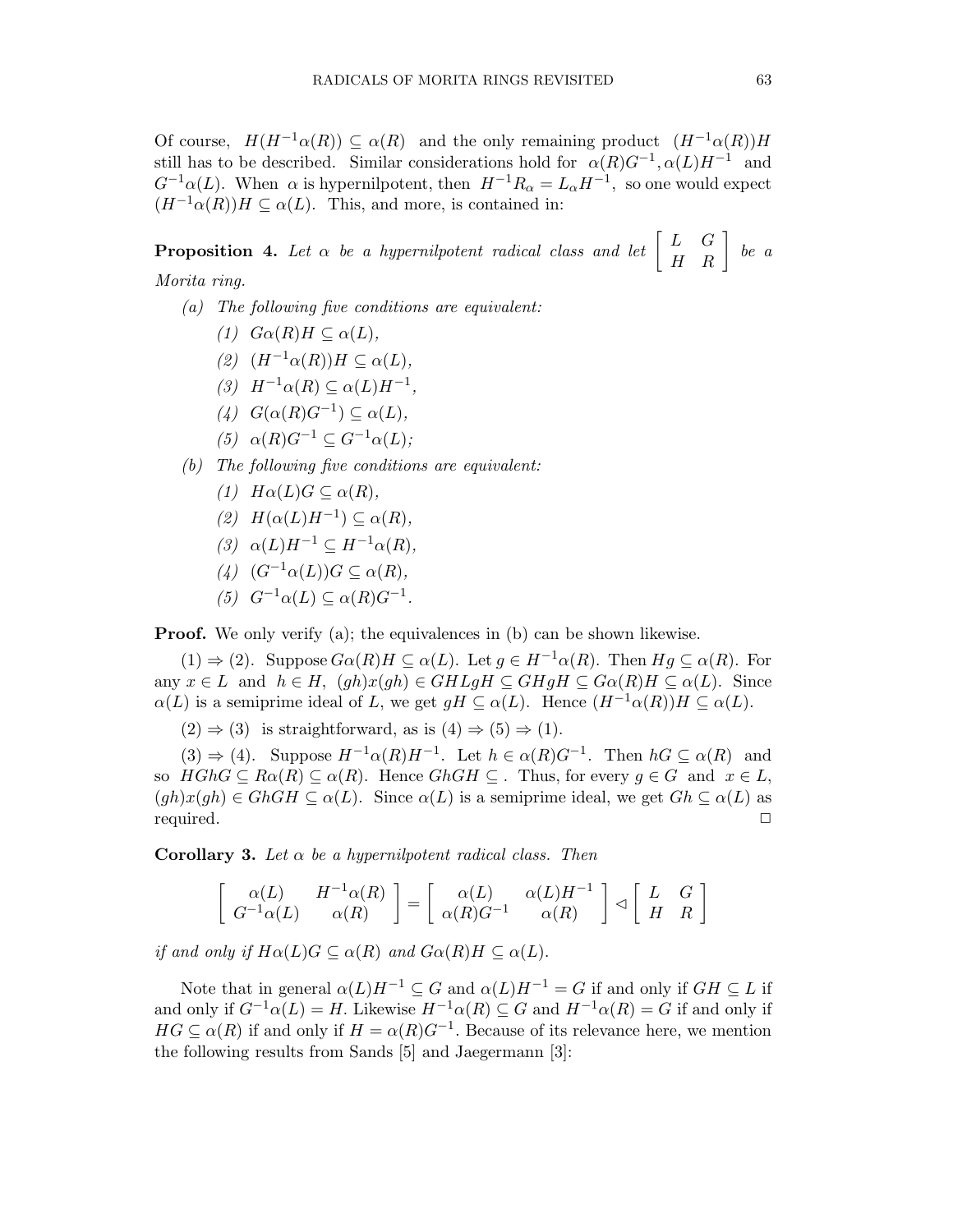**Proposition 5.** ([3, 5]). The following are equivalent for a radical class  $\alpha$ :

(a) 
$$
\alpha
$$
 is an  $N$  – radical;  
\n(b) for every Morita ring  $\begin{bmatrix} L & G \\ H & R \end{bmatrix}$  with  $H G = R$ ,  $\alpha(R) =$   
\n{ $r \in R | Gr H \subseteq \alpha(L) \};$   
\n(c) for every Morita ring  $\begin{bmatrix} L & G \\ H & R \end{bmatrix}$ ,  
\n $\alpha \left( \begin{bmatrix} L & G \\ H & R \end{bmatrix} \right) = \begin{bmatrix} \alpha(L) & H^{-1} \alpha(R) \\ G^{-1} \alpha(L) & \alpha(R) \end{bmatrix} = \begin{bmatrix} \alpha(L) & \alpha(L)H^{-1} \\ \alpha(R)G^{-1} & \alpha(R) \end{bmatrix}.$ 

We conclude this section with an easy application. Let  $\begin{bmatrix} L & G \\ H & R \end{bmatrix} = \begin{bmatrix} A & A \\ I & A \end{bmatrix}$ where A is a ring and I is a nilpotent ideal of A. Then  $HG \subseteq I$  which is nilpotent and so, if  $\alpha$  is a hypernilpotent radical, then

$$
\alpha \left( \left[ \begin{array}{cc} L & G \\ H & R \end{array} \right] \right) = \left[ \begin{array}{cc} \alpha(L) & G \\ H & \alpha(R) \end{array} \right] = \left[ \begin{array}{cc} \alpha(A) & A \\ I & \alpha(A) \end{array} \right]
$$

by Proposition 2. In the same way one can show that

$$
\alpha \left( \begin{bmatrix} A & A & A \\ I & A & A \\ I & I & A \end{bmatrix} \right) = \begin{bmatrix} \alpha(A) & A & A \\ I & \alpha(A) & A \\ I & I & \alpha(A) \end{bmatrix}.
$$

#### 5 Hypoidempotent radicals

We start by fixing some notation. Let  $I \lhd L$  where  $\begin{bmatrix} L & G \\ H & R \end{bmatrix}$  is a Morita ring. Let

$$
I(0) := 0_G G^{-1} \cap H^{-1} 0_H \cap I = \{ i \in I \mid iG = 0 \text{ and } Hi = 0 \}.
$$

Likewise, for  $J \lhd R$ , let

$$
J(0) := G^{-1}0_G \cap 0_H H^{-1} \cap J = \{ j \in J \mid Gj = 0 \text{ and } jH = 0 \}.
$$

It can be verified that  $I(0) \lhd L$ ,  $J(0) \lhd R$  and  $\begin{bmatrix} I(0) & 0 \\ 0 & J(0) \end{bmatrix} \lhd \begin{bmatrix} L & G \\ H & R \end{bmatrix}$ . In particular,

$$
\left[\begin{array}{cc}L(0) & 0 \\0 & R(0)\end{array}\right] \lhd \left[\begin{array}{cc}L & G \\H & R\end{array}\right]
$$

and

$$
\left[\begin{array}{cc} L & G \\ H & R \end{array}\right] / \left[\begin{array}{cc} L(0) & 0 \\ 0 & R(0) \end{array}\right] \cong \left[\begin{array}{cc} L/L(0) & G \\ H & R/R(0) \end{array}\right].
$$

Note that  $(L/L(0))(0) = 0 = (R/R(0))(0)$ .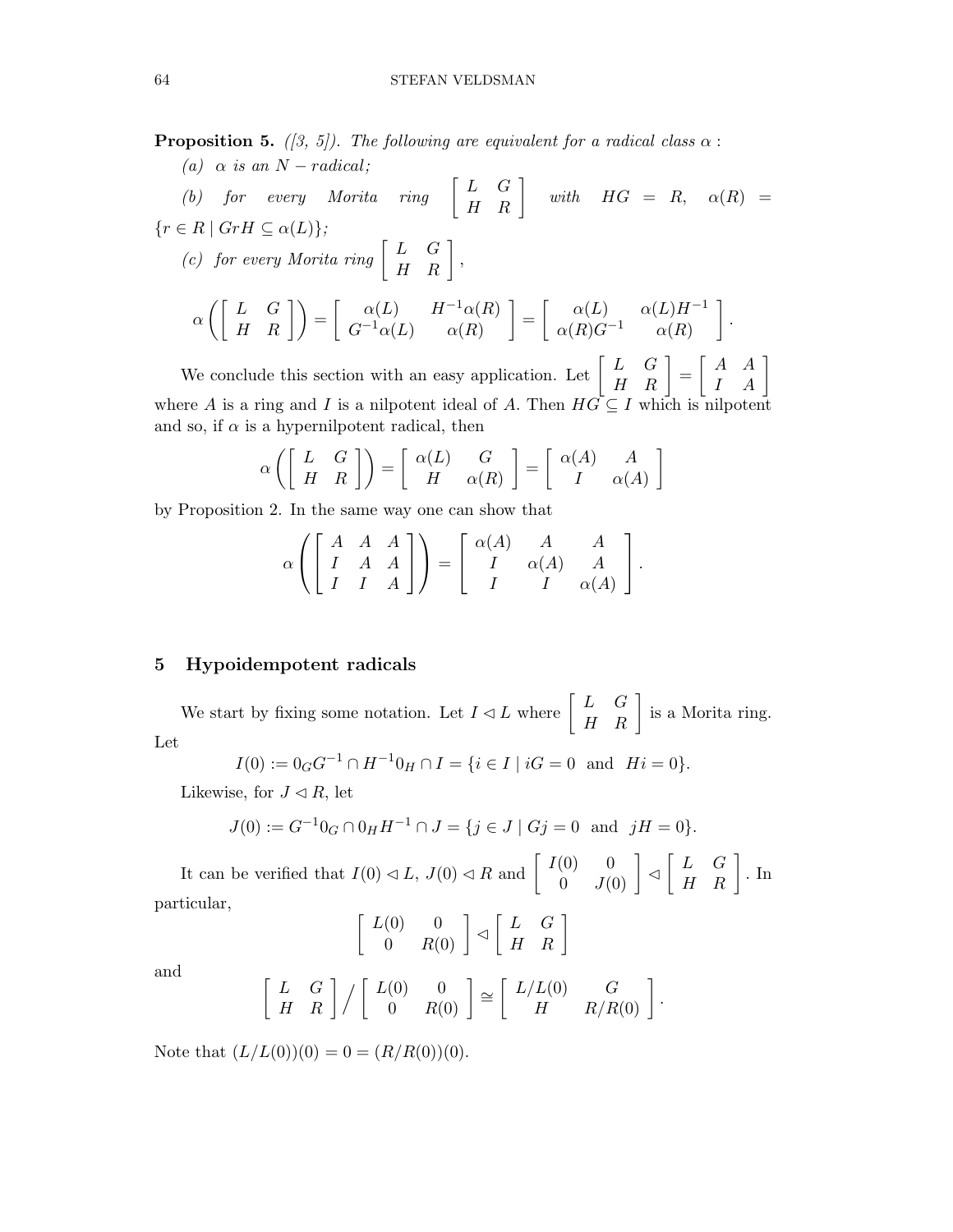**Proposition 6.** Let 
$$
\begin{bmatrix} L & G \\ H & R \end{bmatrix}
$$
 be a Morita ring with  $L(0) = 0 = R(0)$ . Then  
\n $\begin{bmatrix} GH & G \\ H & HG \end{bmatrix}$  is an essential ideal of  $\begin{bmatrix} L & G \\ H & R \end{bmatrix}$ .  
\n**Proof.** Let  $0 \neq K \triangleleft \begin{bmatrix} L & G \\ H & R \end{bmatrix}$  and suppose  $\begin{bmatrix} GH & G \\ H & HG \end{bmatrix} \cap K = 0$ . Firstly note  
\nthat  $K \nsubseteq \begin{bmatrix} L & 0 \\ 0 & R \end{bmatrix}$ . Indeed, if  $K \subseteq \begin{bmatrix} L & 0 \\ 0 & R \end{bmatrix}$ , let  $0 \neq \begin{bmatrix} x & 0 \\ 0 & r \end{bmatrix} \in K$ . Then  
\n $\begin{bmatrix} GH & G \\ H & HG \end{bmatrix} \begin{bmatrix} x & 0 \\ 0 & r \end{bmatrix} \subseteq K \cap \begin{bmatrix} GH & G \\ H & HG \end{bmatrix} = 0$ 

and likewise

$$
\left[\begin{array}{cc} x & 0 \\ 0 & r \end{array}\right] \left[\begin{array}{cc} GH & G \\ H & HG \end{array}\right] = 0.
$$

Thus  $x \in L(0) = 0$  and  $r \in R(0) = 0$  – a contradiction. Hence  $K \nsubseteq \begin{bmatrix} L & 0 \\ 0 & I \end{bmatrix}$ 0 R , say  $\begin{bmatrix} x & g \\ h & r \end{bmatrix} \in K$  with at least  $g \neq 0$  or  $h \neq 0$ . Now  $\left[\begin{array}{cc} x & g \\ h & r \end{array}\right] \left[\begin{array}{cc} 0 & G \\ H & 0 \end{array}\right]$  $\begin{bmatrix} \subseteq K \begin{bmatrix} GH & G \\ H & HG \end{bmatrix} = 0$ 

and

a contradiction.

 $\lceil$ 

$$
\begin{bmatrix} 0 & G \\ H & 0 \end{bmatrix} \begin{bmatrix} x & g \\ h & r \end{bmatrix} \subseteq K \begin{bmatrix} GH & G \\ H & HG \end{bmatrix} K = 0.
$$

Thus  $xG = rH = Gr = Hx = 0$  and we conclude that  $x = r = 0$ . Thus

$$
0 \neq \begin{bmatrix} 0 & g \\ h & 0 \end{bmatrix} \in K \cap \begin{bmatrix} GH & G \\ H & HG \end{bmatrix} = 0;
$$
  
Hence 
$$
\begin{bmatrix} GH & G \\ H & HG \end{bmatrix} \cap K \neq 0.
$$

**Corollary 4.** Let  $\alpha$  be a subidempotent radical. Let  $\begin{bmatrix} L & G \\ H & R \end{bmatrix}$  be a Morita ring with  $L(0) = 0 = R(0)$ . If GH is nilpotent (or equivalently, HG nilpotent), then  $\begin{bmatrix} L & G \\ H & R \end{bmatrix} \in S\alpha.$ 

**Proof.** We have seen earlier that GH nilpotent implies  $\begin{bmatrix} GH & G \\ H & HG \end{bmatrix}$  nilpotent. Hence  $\begin{bmatrix} GH & G \\ H & HG \end{bmatrix}$  is a semisimple essential ideal of  $\begin{bmatrix} L & G \\ H & R \end{bmatrix}$ . Because  $S\alpha$  is closed under essential extensions, we get  $\begin{bmatrix} L & G \\ H & R \end{bmatrix} \in S_{\alpha}$ .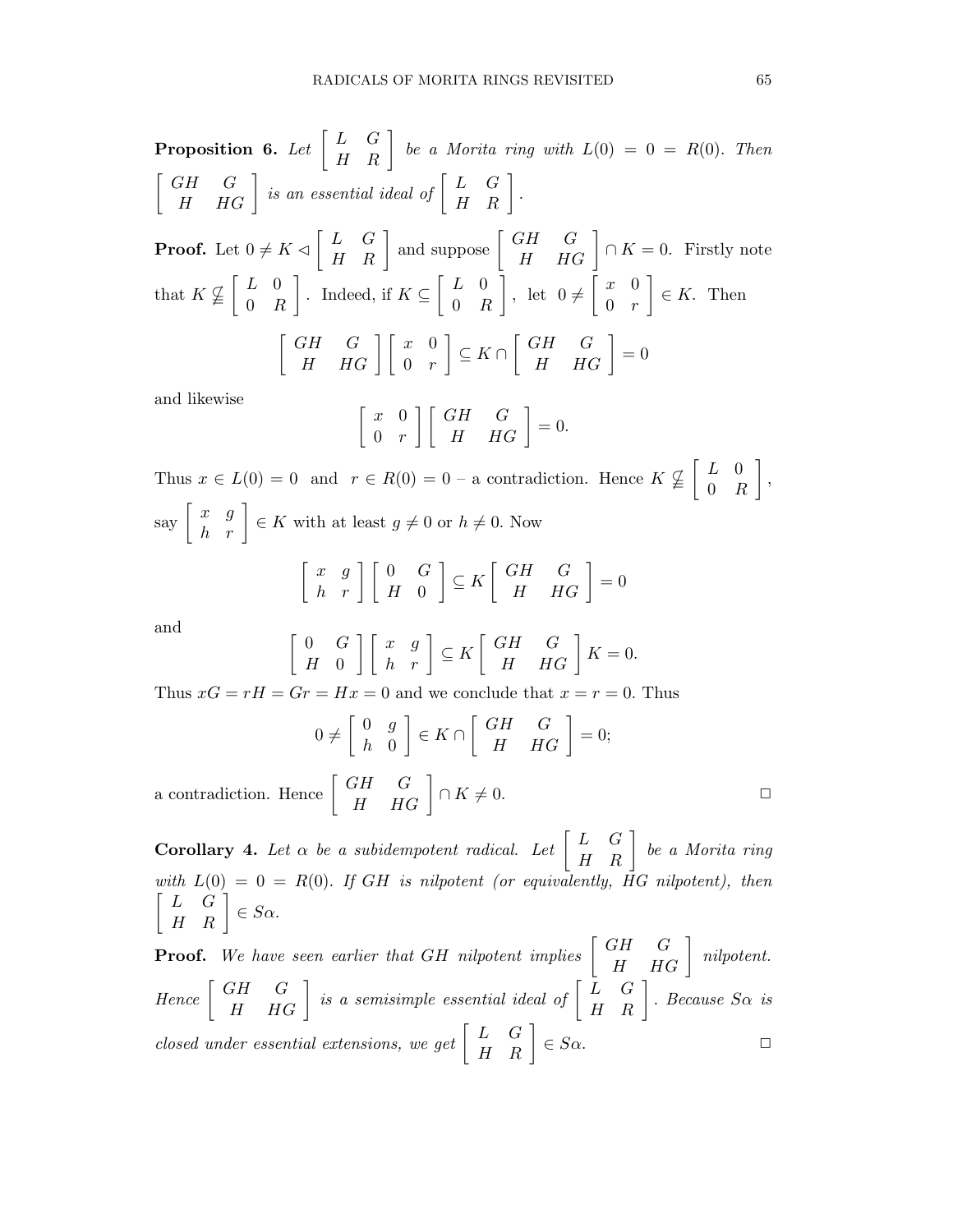This brings us to our main result for subidempotent radicals.

**Proposition 7.** Let  $\alpha$  be a subidempotent radical and let  $\begin{bmatrix} L & G \\ H & R \end{bmatrix}$  be a Morita ring with GH is nilpotent. Then

$$
\alpha \left( \left[ \begin{array}{cc} L & G \\ H & R \end{array} \right] \right) = \left[ \begin{array}{cc} \alpha(L)(0) & 0 \\ 0 & \alpha(R)(0) \end{array} \right]
$$

where  $\alpha(L)(0) = \{x \in \alpha(L) \mid xG = 0 = Hx\}$  and  $\alpha(R)(0) = \{x \in \alpha(R) \mid Gx = 0\}$  $0 = xH$ .

**Proof.**  $\alpha(L)(0) \triangleleft L$  implies  $\alpha(L)(0) \triangleleft \alpha(L) \in \alpha$  and so  $\alpha(L)(0) \in \alpha$ . Likewise  $\alpha(R)(0) \in \alpha(R)$  and thus  $\alpha(L)(0) \oplus \alpha(R)(0) \in \alpha$ . Since

$$
\alpha(L)(0) \oplus \alpha(R)(0) \cong \left[ \begin{array}{cc} \alpha(L)(0) & 0 \\ 0 & \alpha(R)(0) \end{array} \right] \triangleleft \left[ \begin{array}{cc} L & G \\ H & R \end{array} \right],
$$

we get

$$
\left[\begin{array}{cc} \alpha(L)(0) & 0 \\ 0 & \alpha(R)(0) \end{array}\right] \subseteq \alpha\left(\left[\begin{array}{cc} L & G \\ H & R \end{array}\right]\right).
$$

As mentioned earlier,  $\begin{bmatrix} L/L(0) & G \\ H & R/R(0) \end{bmatrix}$  has  $(L/L(0))(0) = 0 = (R/R(0))(0)$ and by Corollary 4 we have

$$
\left[\begin{array}{cc} L & G \\ H & R \end{array}\right] \Big/ \left[\begin{array}{cc} L(0) & 0 \\ 0 & R(0) \end{array}\right] \cong \left[\begin{array}{cc} L/L(0) & G \\ H & R/R(0) \end{array}\right] \in S\alpha.
$$

Hence

$$
\alpha\left(\left[\begin{array}{cc} L & G \\ H & R \end{array}\right]\right) \subseteq \left[\begin{array}{cc} L(0) & 0 \\ 0 & R(0) \end{array}\right]
$$

and so

$$
\begin{array}{c}\n\alpha(L)(0) & 0 \\
0 & \alpha(R)(0)\n\end{array}\n\bigg] \subseteq \alpha \left( \begin{bmatrix} L & G \\
H & R \end{bmatrix} \right) \subseteq \begin{bmatrix} L(0) & 0 \\
0 & R(0) \end{bmatrix}
$$

Now  $\alpha(L)(0) = L(0) \cap \alpha(L) = \alpha(L(0))$  by the hereditariness of  $\alpha$  and likewise  $\alpha(R)(0) = \alpha(R(0))$ . Thus  $L(0)/\alpha(L)(0) \oplus R(0)/\alpha(R)(0) \cong L(0)/\alpha(L(0)) \oplus$  $R(0)/\alpha(R(0)) \in S\alpha$ . This gives

$$
\begin{bmatrix} L(0) & 0 \\ 0 & R(0) \end{bmatrix} / \begin{bmatrix} \alpha(L)(0) & 0 \\ 0 & \alpha(R)(0) \end{bmatrix} \cong L(0) / \alpha(L(0)) \oplus R(0) / \alpha(R(0)) \in S\alpha
$$

and so

$$
\alpha\left(\left[\begin{array}{cc} L(0) & 0 \\ 0 & R(0) \end{array}\right]\right) \subseteq \left[\begin{array}{cc} \alpha(L)(0) & 0 \\ 0 & \alpha(R)(0) \end{array}\right].
$$

We thus conclude with

 $\sqrt{ }$ 

$$
\alpha\left(\left[\begin{array}{cc} L & G \\ H & R \end{array}\right]\right) = \left[\begin{array}{cc} \alpha(L)(0) & 0 \\ 0 & \alpha(R)(0) \end{array}\right].\tag{\Box}
$$

The converse of this result is also true:

$$
\Box
$$

.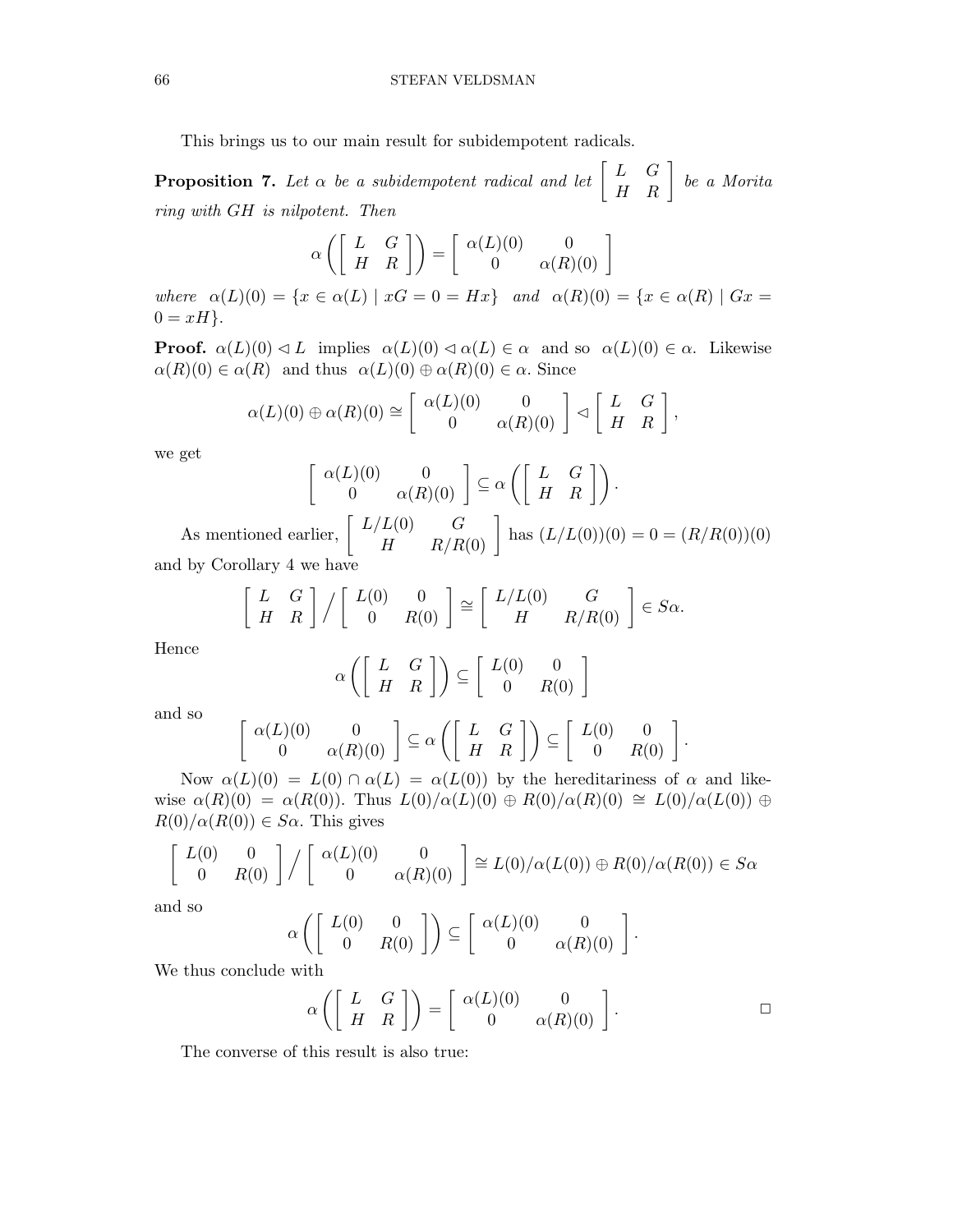**Proposition 8.** (a) Let  $\alpha$  be a radical such that

$$
\alpha \left( \left[ \begin{array}{cc} L & G \\ H & R \end{array} \right] \right) = \left[ \begin{array}{cc} \alpha(L)(0) & 0 \\ 0 & \alpha(R)(0) \end{array} \right]
$$

for all Morita rings  $\begin{bmatrix} L & G \ H & R \end{bmatrix}$  with GH nilpotent. Then  $\alpha$  is hypoidempotent.

(b) Let  $\alpha$  be a hereditary radical class. Then

$$
\alpha \left( \left[ \begin{array}{cc} L & G \\ H & R \end{array} \right] \right) = \left[ \begin{array}{cc} \alpha(L)(0) & 0 \\ 0 & \alpha(R)(0) \end{array} \right]
$$

 ${\it for\ all\ Morita\ rings} \left[ \begin{array}{cc} L & G\ H & R \end{array} \right] \ with\ GH\ nilpotent\ if\ and\ only\ if\ \alpha\ is\ a\ subidempotent\$ radical.

**Proof.** We only need to verify the first part. Let A be a ring with  $A^2 = 0$ . For the Morita ring  $\begin{bmatrix} L & G \\ H & R \end{bmatrix} = \begin{bmatrix} 0 & A \\ 0 & 0 \end{bmatrix} \cong A$ , we have

$$
\alpha(A) = \alpha \left( \begin{bmatrix} L & G \\ H & R \end{bmatrix} \right) = \begin{bmatrix} \alpha(L)(0) & 0 \\ 0 & \alpha(R)(0) \end{bmatrix} = 0.
$$

In [9] a procedure for describing the subidempotent radical of a structural matrix ring was derived. We conclude by showing that the above result for Morita rings simplifies this procedure considerably. Let  $\alpha$  be a subidempotent radical and let

$$
\begin{bmatrix} L & G \\ H & R \end{bmatrix} = \begin{bmatrix} A & 0 & 0 \\ 0 & 0 & 0 \\ 0 & A & A \end{bmatrix}
$$
  
where  $L = \begin{bmatrix} A & 0 \\ 0 & 0 \end{bmatrix} \cong A$ ,  $G = \begin{bmatrix} 0 \\ 0 \end{bmatrix}$ ,  $H = \begin{bmatrix} 0 & A \end{bmatrix}$  and  $R = A$ . Now  

$$
\alpha(L) = \begin{bmatrix} \alpha(A) & 0 \\ 0 & 0 \end{bmatrix}
$$
 and  $\alpha(R) = \alpha(A)$ . Then  

$$
\alpha(L)(0) = \left\{ \begin{bmatrix} a & 0 \\ 0 & 0 \end{bmatrix} \mid a \in \alpha(L), \begin{bmatrix} a & 0 \\ 0 & 0 \end{bmatrix} \begin{bmatrix} 0 \\ 0 \end{bmatrix} = 0 = \begin{bmatrix} 0 & A \end{bmatrix} \begin{bmatrix} a & 0 \\ 0 & 0 \end{bmatrix} \right\} = \begin{bmatrix} \alpha(A) & 0 \\ 0 & 0 \end{bmatrix}.
$$

Futhermore,

$$
\alpha(R)(0) = \left\{ a \in \alpha(A) \mid \begin{bmatrix} 0 \\ 0 \end{bmatrix} a = 0 = a \begin{bmatrix} 0 & A \end{bmatrix} \right\} = \left\{ a \in \alpha(A) \mid aA = 0 \right\}.
$$
  
Since  $\alpha(R)(0) \triangleleft \alpha(R) \in \alpha$ , we get  $\alpha(R)(0) \in \alpha$ . Thus  $\alpha(R)(0) = (\alpha(R)(0))^2$  and  $\alpha(R)(0) = 0$  follows.